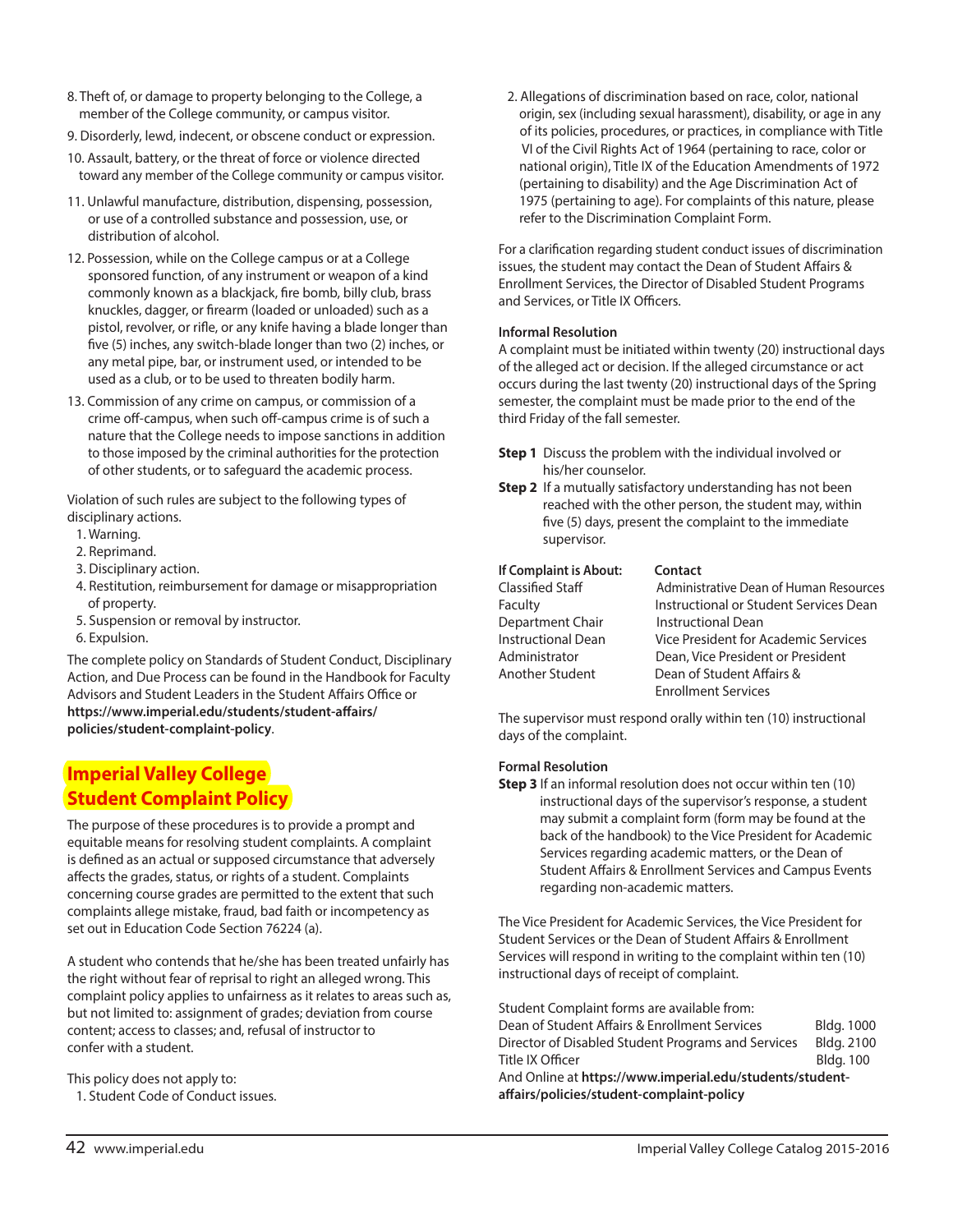**Step 4** If a student is not satisfied with the decision made by the Vice President for Academic Services or the Vice President for Student Services or the Dean of Student Affairs & Enrollment Services, a student may request a hearing within five (5) instructional days of that decision.

Academic matters will be heard by the Admissions, Petitions and Registration Committee. Non-Academic Matters will be heard by the Student Affairs Committee.

A REQUEST FOR A HEARING SHALL BE FILED NO LATER THAN THIRTY (30) INSTRUCTIONAL DAYS FOLLOWING THE INITIATION OF THE COMPLAINT (STEP 2). IF A COMPLAINT IS FILED WITHIN THE LAST THIRTY (30) INSTRUCTIONAL DAYS OF THE SEMESTER THE PRESIDENT OF THE COLLEGE MAY DELAY ANY FURTHER ACTION ON THE COMPLAINT UNTIL THE NEXT SEMESTER.

Any committee member who has a direct involvement with the complaint shall be excluded from reviewing that complaint or participating in any manner in the determination of the ultimate outcome of that complaint.

### **Step 5 Hearing Procedures**

- a. The appropriate committee will meet within (10) instructional days of the request for a hearing. The Dean of Student Affairs & Enrollment Services shall notify all parties involved and each committee member of the date, time, and place of the hearing.
- b. The student shall bear the burden of proving the allegations of his/her complaint.
- c. Hearings and the investigation and gathering of evidence conducted pursuant thereto shall be considered confidential unless all parties and the committee agree to a public hearing. The proceeding shall be recorded either by use of tape recorder, or by stenographic reporter.
- d. This is not a legal court proceeding, however all parties may have counsel or other representative(s) present.
- e. At the conclusion of the hearing, the Committee shall meet privately to reach its decision by majority vote and prepare a written statement containing findings of fact, conclusions and its recommendation to the Superintendent/President for his/her approval, rejection or modification. The student will be instructed the hearing to be informed verbally of the Committee's recommendation. The Committee's recommendation will also be sent to the student by certified mail within two (2) instructional days after the hearing.
- f. No reprisal of any kind will be taken by the Superintendent/President, any member of the Committee, faculty, staff of the administration, or the Board of Trustees against any aggrieved person, or any witness in the complaint procedure by reason of the required participation.

### **Step 6 Appeals**

If the student desires to appeal the Hearing Committee's recommendation, this appeal must be made in writing directly to the Superintendent/President within five (5) instructional days of the hearing.

The Superintendent/President may approve, reject or modify the Hearing Committee's recommendation within (5) instructional days after the appeal is received.

If the student is not satisfied with the decision of the Superintendent/ President, he/she may make a final appeal to the Board of Trustees. In order for this appeal to be placed on the Board agenda, a request must be submitted at least ten (10) instructional days prior to the next Board meeting. The Board shall then notify the student (s) of its decision within (5) instructional days of the meeting.

#### **Definitions:**

A **"Student"** is a person enrolled at Imperial Valley College within 30 days of the alleged act or decision.

**"Instructional Days"** are those when the college is in session and classes are being held, excluding Saturdays and Sundays.

If your complaint cannot be resolved at the campus level, you may present your issues to Accrediting Commission for Community and Junior Colleges or to the California Community College Chancellor's Office at:

**http://californiacommunitycolleges.cccco.edu/ComplaintsForm.aspx**

### **Distance Education Students**

Imperial Valley College is authorized to provide distance education courses in the state of California and Arizona. Disctance Education students should follow the above complaint procedures to resolve concerns. If after following the college procedures the issue cannot be resolved internally, Arizona residents can seek additional resolution by contacting the Arizona State Board for Private Postsecondary Education through their website at https://ppse.az.gov or at 1400 Washington Strret, Phoenix, AZ 85007, phone: 602-542-5709, fax: 602-542-1253.

## **Petition and Hearing Process**

Formerly and currently enrolled IVC students are entitled to seek and receive responses to any questions related to their educational programs in accordance with the Imperial Community College District educational philosophy.

### **Petition Process**

The petition process is used to request exceptions to the rules and regulations in order to meet the student's special needs or circumstances.

### **Petition Procedure**

The student will use a petition form (available in the Admissions and Records Office and Counseling Center) and submit his/her request to the Registrar who will review the request and provide a resolution. If the student is not satisfied with the resolution, a request may be made to the Registrar for a hearing before the appropriate committee.